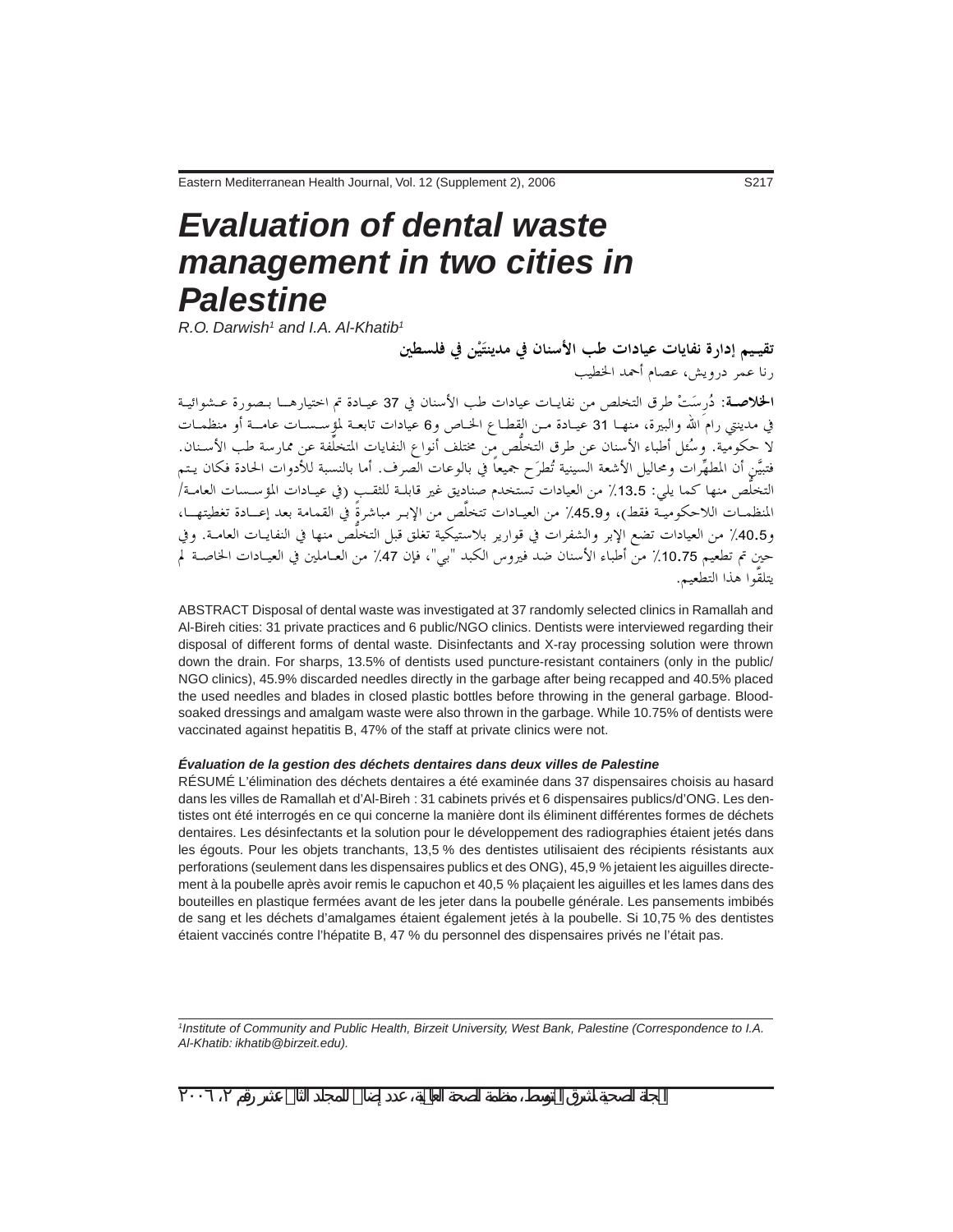S218 (Supplément N° 2), 2006 La Revue de Santé de la Méditerranée orientale, Vol. 12 (Supplément N° 2), 2006

### *Introduction*

Challenges arise in dealing with the considerable amount of health care waste that is generated by health care centres on a regular basis. About 20% of health care waste is considered hazardous and may pose grave threat to the surroundings [*1*]. Despite the fact that dental clinics are considered a minor source of health care waste [*1*], they nevertheless generate a certain amount of hazardous waste. The harmful effects of such waste cause serious human and environmental consequences if not dealt with properly. The common sources of major hazardous waste at dental clinics include X-ray fixer and film [*2–4*], chemical disinfectants [*2,5–7*], dental amalgam [*8*], sharps [*9,10*] and blood-soaked dressings [*1,10,11*].

There is no doubt that by following the environmental regulations that deal with different types of dental waste, the hazardous effects of such waste can be reduced or even eliminated. Minimizing the effects is strongly related to the behaviour of dental care professionals in their clinics. Many countries have aimed towards the elimination or minimization of the noxious effects of such waste. While several developed countries have established a comprehensive system for the management of health care wastes [*12*], developing countries still tend to suffer from improper waste disposal, insufficient financial resources, lack of awareness of health hazards and few data on health care waste generation and disposal.

In many areas of Palestine, dental waste along with other health care waste is often disposed of as part of the solid waste management system which is collected and dumped in uncontrolled landfills. Some local studies have investigated the generation and management of domestic solid wastes [13], a few have looked at the generation of waste in hospitals [*14*] but none has addressed the issue of dental waste. In the absence of such studies and in the absence of regulations for medical waste disposal in Palestine, we investigated the handling and disposal of various types of dental waste generated on daily basis within the dental offices throughout the cities of Ramallah and Al-Bireh in the West Bank of Palestine.

### *Methods*

Field visits to randomly selected dental clinics were carried out during the month of January 2002. We conducted structured interviews, lasting about 30 minutes, with the dentists using a pilot-tested questionnaire designed by us.

There were a total of 106 registered dental clinics in Ramallah and Al-Bireh district in 2001, distributed between public, nongovernmental organizations (NGO) and the private sector [*15*]. Of these, 94 were located within the borders of Ramallah and Al-Bireh cities: 86 of the 94 were private clinics and 8 belonged to public institutions or NGOs. The remaining 12 clinics were located in the rural areas. Our study focused on the clinics within the urban centres only because of the difficulty faced in reaching the rural areas due to Israeli military checkpoints that cut off Ramallah and Al-Bireh Cities from the rural surroundings.

The study sample included 37 dental clinics out of the 94 in Ramallah and Al-Bireh; 31 private clinics were randomly chosen from the 86 within the private sector and all 8 public clinics were included, since they were few. Each clinic only has 1 dentist. However, data could not be collected from 2 of the public clinics because the dentist serving 1 of the NGO clinics was abroad at the time of the study, and the other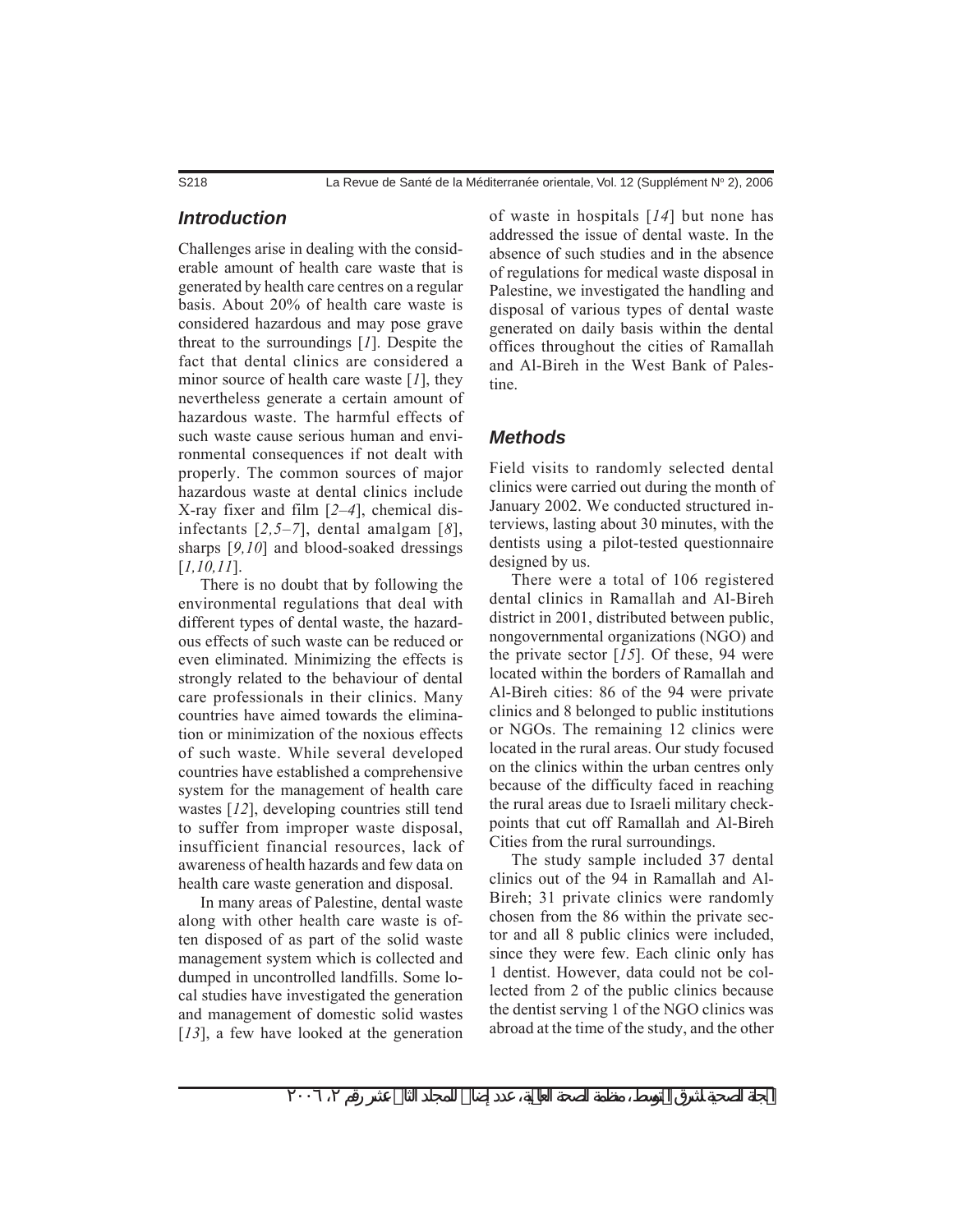clinic is run by UNRWA in Al-Jalazon refugee camp and this could not be reached due to the military checkpoint there. Both the dentists and the clinic were evaluated.

The first part of the questionnaire included data on type of clinic and hepatitis B vaccination status of the dentist and clinic staff. The last item was included because of the risks for health personnel who handle dental waste, especially sharps.

The second part of the questionnaire focused on the various types of waste generated by the dental clinics on a daily basis. Dentists were asked about the various types, concentrations and estimated amounts of disinfectants that they use in the dental clinic, and whether they follow the label instructions for the products on how to handle and discard the solutions. Furthermore, dentists who use X-ray units in their offices were asked about the handling and disposal of the processing solutions.

Sharps and blood-soaked dressings were addressed in the final section of the questionnaire. The questions focused on the presence of puncture-resistant containers in the clinics and the personnel in charge of their collection from the clinic. In addition, dentists were asked to estimate the average number of simple tooth extractions performed every week, as well as the average number of minor oral surgeries performed every month.

Data were entered and analysed with *SPSS*, version 11. Simple frequencies, means and cross-tables were used.

## *Results*

Different types of disinfectants were used in the dental clinics. They included sodium hypochlorite (bleach), chlorohexidine, Cidex®, phenols and ammonia compounds. Chlorohexidine, bleach and Dettol were the most commonly used disinfectants. The concentration of the used chlorhexidine or bleach ranged from 0.05% to 5%. Dettol was used in diluted form. The amounts used varied between the clinics with a monthly average estimate of 1.17 L, 2.2 L and 0.6 L for the Dettol, chlorhexidine and bleach respectively. It was also found that high concentrations of chlorohexidine (> 1.5%) were used diluted with water.

We found 13 (35.1%) clinics used a disinfectant with the trade name Microten (Unident, Geneva). The chemical ingredients of this product were not given on the label, except that it contained ammonium compounds without mentioning the concentration. This product is used diluted with water in a proportion of 1:10. However, no instructions were written about its proper disposal. As regards disposal of disinfectants, all dentists and their assistants disposed of the used disinfectants down the drain.

About 21.6% of the private dentists had X-ray units in their clinics while only 1 of the public/NGO clinics had an X-ray unit. The number of X-rays performed each week by a single dentist ranged from 0 to 15 per week. All clinics used a single processing solution that had no mention of composition or concentration. The used material was disposed of in the drain in all clinics and the lead foil that shields the X-ray film was discarded in the regular garbage.

The majority of amalgam waste (87.9% of extra newly placed amalgam, 84.8% of non-contact amalgam) ended up in the garbage or drain posing considerable danger to the environment.

Puncture-resistant containers were found in most (4 out of 6) public/NGO clinics, while none of the private clinics had such a container. Thus, 45.9% of dentists disposed of sharps in the garbage and 40.5% placed needles in separate plastic bottles; 13.3% of these did not throw the needle-containing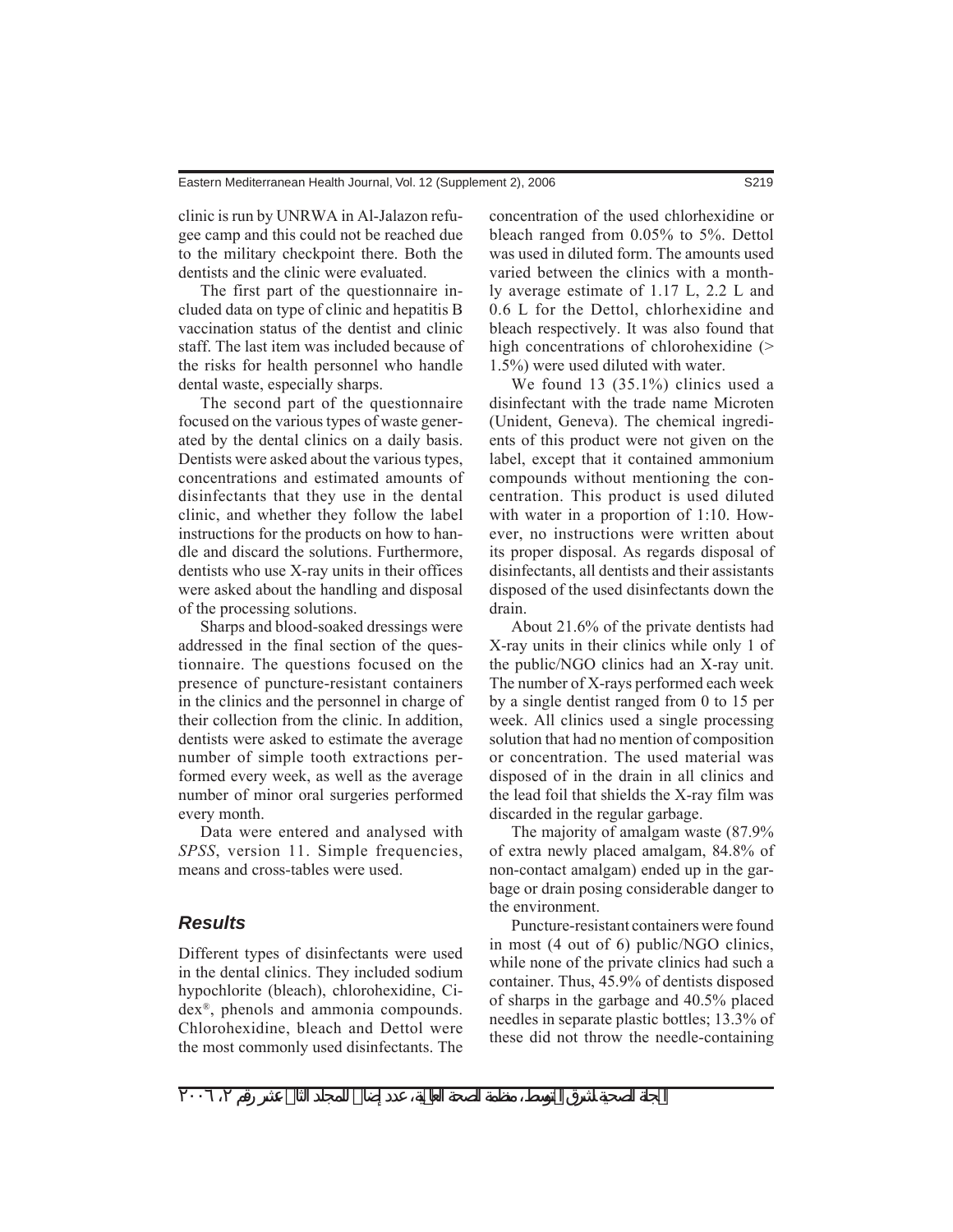bottles in the garbage, but themselves burnt them in a non-crowded area. In addition, 2 dentists reported that they also put the amalgam waste in the plastic bottles where they kept the used sharps. Table 1 shows the methods of sharps disposal.

Blood-soaked dressings, including gauze and cotton as well as the extracted teeth, are all placed in the garbage in all the clinics.

As regards vaccination against hepatitis B, 10.8% of dentists were not vaccinated and 47% of staff at private clinics were not vaccinated either; 12.5% of staff at public and NGO clinics were not vaccinated.

To obtain a rough estimate of the waste generated, dentists were asked to estimate the average number of needles used, and simple extractions and minor oral surgery carried out. The mean number of needles used by each dentist per month was 112. The average number of simple extractions per week was 15 teeth per dentist.

# *Discussion*

The 37 randomly selected dental offices represented 39.4% of the total number of dental clinics (94) located within the boundaries of Ramallah and al-Bireh cities.

Our results show that the methods of disposal of dental waste are generally inadequate and expose dental staff and others to health risks and may contribute to environmental contamination.

| Table 1 Means of sharps disposal of the<br>dentists |                |      |
|-----------------------------------------------------|----------------|------|
| <b>Disposal method</b>                              | No. $(n = 37)$ | ℅    |
| Puncture-resistant container                        | 5              | 13.5 |
| Separate plastic bottle                             | 15             | 40.5 |
| Garbage                                             | 17             | 45.9 |

Disposal of the diluted disinfectants was generally acceptable as the majority can be safely poured down the drain as was done by all the dentists. This is in line with the recommendations of different environmental agencies which agree on placing the frequently used disinfectants in dental offices like bleaches and alcohols in the sanitary sewer if their concentration is less than 10% [*5*]. However, 35.1% of the clinics used a disinfectant (Microten) of unknown composition and concentration and with no disposal information. Such products should not be used at all as they could be toxic or corrosive [*1,5,7*] and they should never be poured down the drain since they can produce hazardous effects once released within the wastewater.

This is also the case for dealing with the X-ray wastes, particularly the X-ray fixer which is a hazardous liquid. While globally disposal of such products is usually dealt with through recycling companies [*2*] or silver recovery units [*4*], no such solutions are available locally in Palestine and this leads to clinics simply discarding it in the drain.

Our findings indicate that the improper disposal of sharps, amalgam and bloodsoaked dressings is widespread among the clinics as these items are discarded with the general garbage thereby jeopardizing the well-being of whoever deals with it. The lack of separate puncture-resistant containers in all the private clinics and the disposal of sharps in the general garbage, which is placed in badly controlled landfills in Ramallah city, will also lead to polluted surroundings and pose a risk of transmitting infectious diseases due to accidental injuries throughout the garbage disposal process. Indeed, there are reports of children being affected while playing with syringes that they found in uncontrolled dumping sites near their houses [*16*]. It should be noted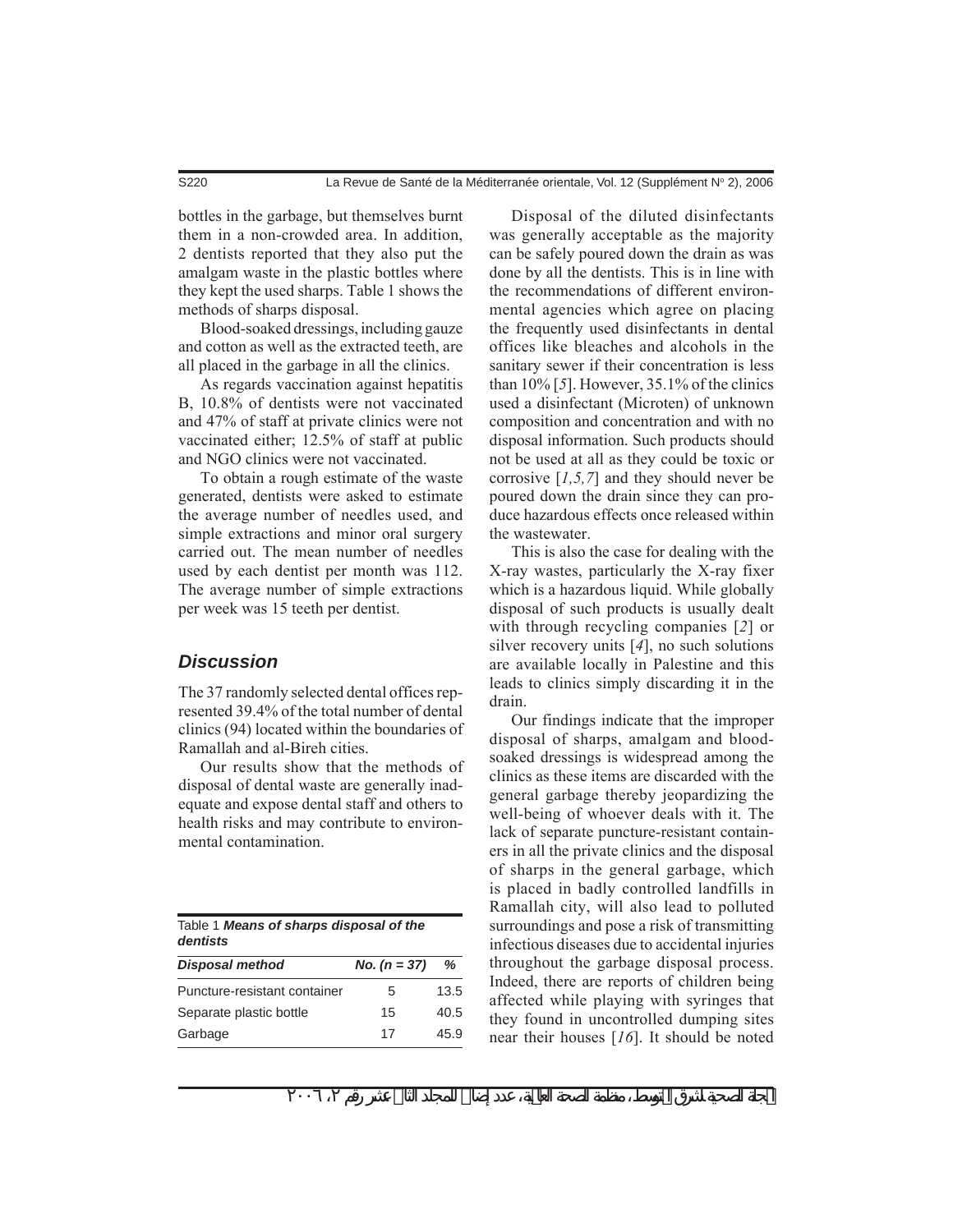that other areas of Palestine such as Nablus city have experimented with incinerating sharps collected from hospitals [*14,16*] and such schemes could be extended to other areas.

Sharps are regarded as highly hazardous health care waste since they can cause injuries and puncture wounds [*1,10*]. The risk of disease transmission with bloodborne pathogens such as HIV, and hepatitis B and C is always present due to the exposure to contaminated sharps. According to the World Health Organization, many cases of infection with various pathogens are due to exposure to improperly managed health care waste, especially in developing countries [*1*]. For example, in 1992, 8 cases of HIV infection were recognized as occupational infections, 2 of which were parentally injured waste handlers [*1*].

While the majority of dentists in our sample had been vaccinated against hepatitis B, 47% of the staff at private clinics had not, which is alarming. Like any other health personnel, dental care professionals are at risk of infection from bloodborne pathogens. According to the US Environmental Protection Agency, the annual number of viral hepatitis B infections resulting from injuries from sharps among US dentists and dental assistants is  $< 1\%$  and  $5\% - 8\%$ respectively [*5*]. Therefore, it is strongly recommended that hepatitis B vaccination be administered to all dental health care workers as well as others who deal with medical waste. Nevertheless, precautions

should always be taken since vaccinations are not yet available for other infectious diseases such as HIV and hepatitis C.

The generation of dental waste is escalating due to the increasing number of graduate dentists. The accumulated harmful effects of such hazardous waste pose a public health risk and urgent efforts are needed to address the issue of dental health waste disposal. In the absence of laws and regulations, there is no doubt that responsible disposal of waste within each dental clinic would reduce the heavy impact and would make a difference. For example, the placement of sharps in separate puncture-resistant containers may not entirely eliminate their harmful effect, but it would certainly minimize it considerably and all clinics should have and use such containers. Furthermore, the final disposal of sharps should be by incineration. Thus, awareness should be raised among dental care professionals regarding the proper disposal of dental waste and the health issues involved and they should be encouraged to follow safe procedures.

Our study has provided initial data on waste disposal in Palestine. It is hoped it will act as a stimulus for further in-depth investigations regarding dental and medical waste generation, handling and disposal in the local setting so that comprehensive data are available and crucial steps can be taken towards planning and implementing a sound medical waste management system throughout Palestine.

### *References*

- 1. Prüss A, E. Giroult E, Rushbrook P, eds. *Safe management of wastes from healthcare activities*. *WHO handbook*. Geneva, World Health Organization, 1999:1–136.
- 2. Gomolka K. Managing dental office waste. Online privacy policy. Disclaimer, 2005.

(http://www.dentalproducts.net/xml/display.asp?file=130&bhcp=1, accessed 22 May 2006).

3. Svenson B, Soderfeldt B, Grondahl HG. Attitudes of Swedish dentists to the choice of dental X-ray film and collimator for oral